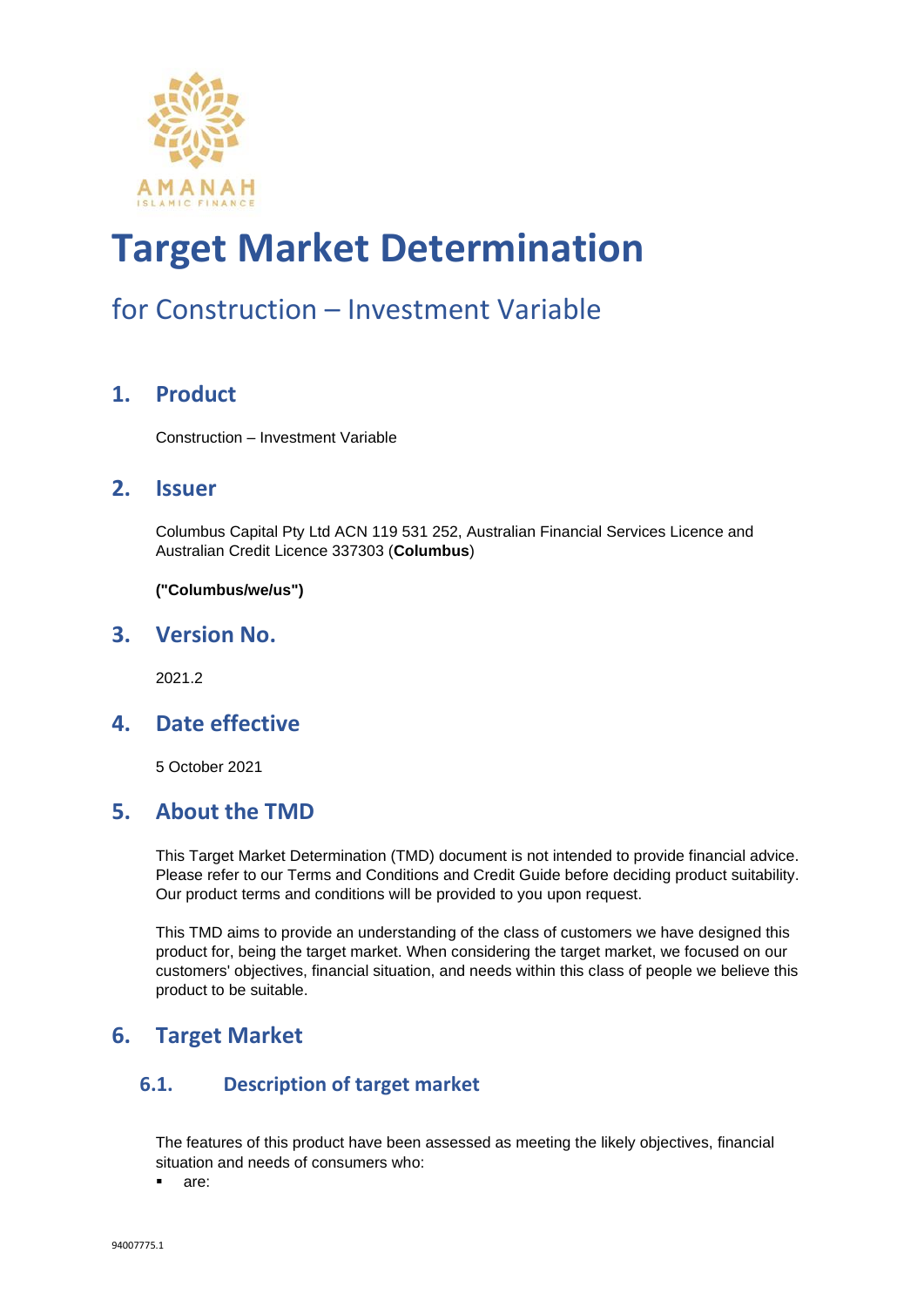

### for Construction – Investment Variable

- o at least 18 years old;
- o individual customers (as single or joint customers); and
- o an Australian citizen or a permanent Australian resident;
- require a finance build a new investment home, renovate or demolish and rebuild an investment property;
- Rent Only option available during construction phase (max 12 months) reverting to Principal & Rent.
- require an offset account;
- require the flexibility of a variable rental rate;
- require the ability to make additional extra payments without penalty; and
- want the option of either principal and rent or rent only payments.
- satisfy our eligibility criteria;
- requires Sharia compliant facility

Although variable rent rates fluctuate, the product meets the likely objectives, financial situation and needs of consumers in the target market because it allows them to deposit funds into an offset account and/or make additional payments directly into the finance to reduce the amount of rent payable whilst maintaining the ability to draw on surplus funds when required. This product also allows consumers to select rent only or principal and rent payments in order to reduce their overall debt and build equity.

#### **6.2. Classes of consumers for who the product may not be suitable**

This product may not be suitable for consumers who:

- do not meet the eligibility requirements;
- are seeking the certainty of fixed payments over the term of the finance:
- are looking to purchase or refinance a residential owner-occupied property; or
- require the ability to provide alternative methods of income verification.

#### **6.3. Description of the Product, including key attributes**

- Variable rental rate;
- Payment options:
	- o principle and rent; or
	- o rent only
- Redraw available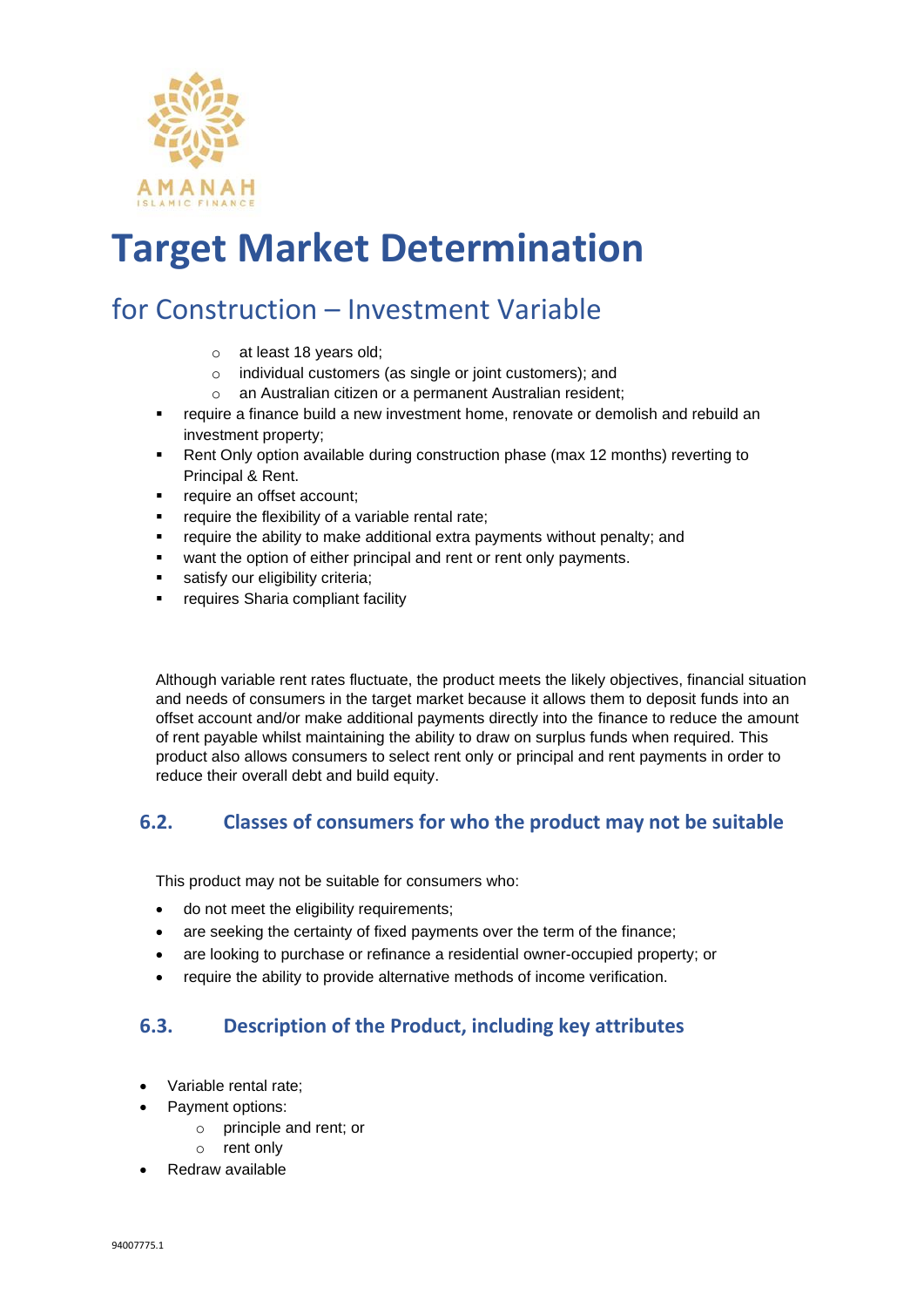

### for Construction – Investment Variable

- Minimum finance size: \$50,000
- Maximum Finance Size: \$1,750,000 (subject to LVR and postcode policy)
- Maximum LVR: 80%
- Offset facility available
- Application fee may be payable
- Settlement fee may be payable
- Valuation fee may be payable
- Ongoing fee may be payable

#### **7. Distribution Conditions/ Restrictions**

The following distribution channels and conditions have been assessed as being appropriate to direct the distribution of the product to the target market:

- **Direct** 
	- **Online**
	- By phone
	- In person (e.g. branch, agency, or premises visit)
- Third party Accredited mortgage brokers subject to Best Rents Duty (BID)

The distribution channels and conditions are appropriate because:

- the product has a wide target market;
- our staff have the necessary training, knowledge and accreditation (if required) to assess whether the consumer is within the target market. All of our staff must continually satisfy annual compliance reviews.
- we rely on existing distributors, methods, controls and supervision already in place;
- our approval system has checks and controls in place to flag applicants who may be outside the target market; and
- accredited mortgage brokers are subject to a higher duty under BID to ensure that the product is in the best rents of the particular consumer.

#### **8. TMD Reviews**

We will review this TMD as follows: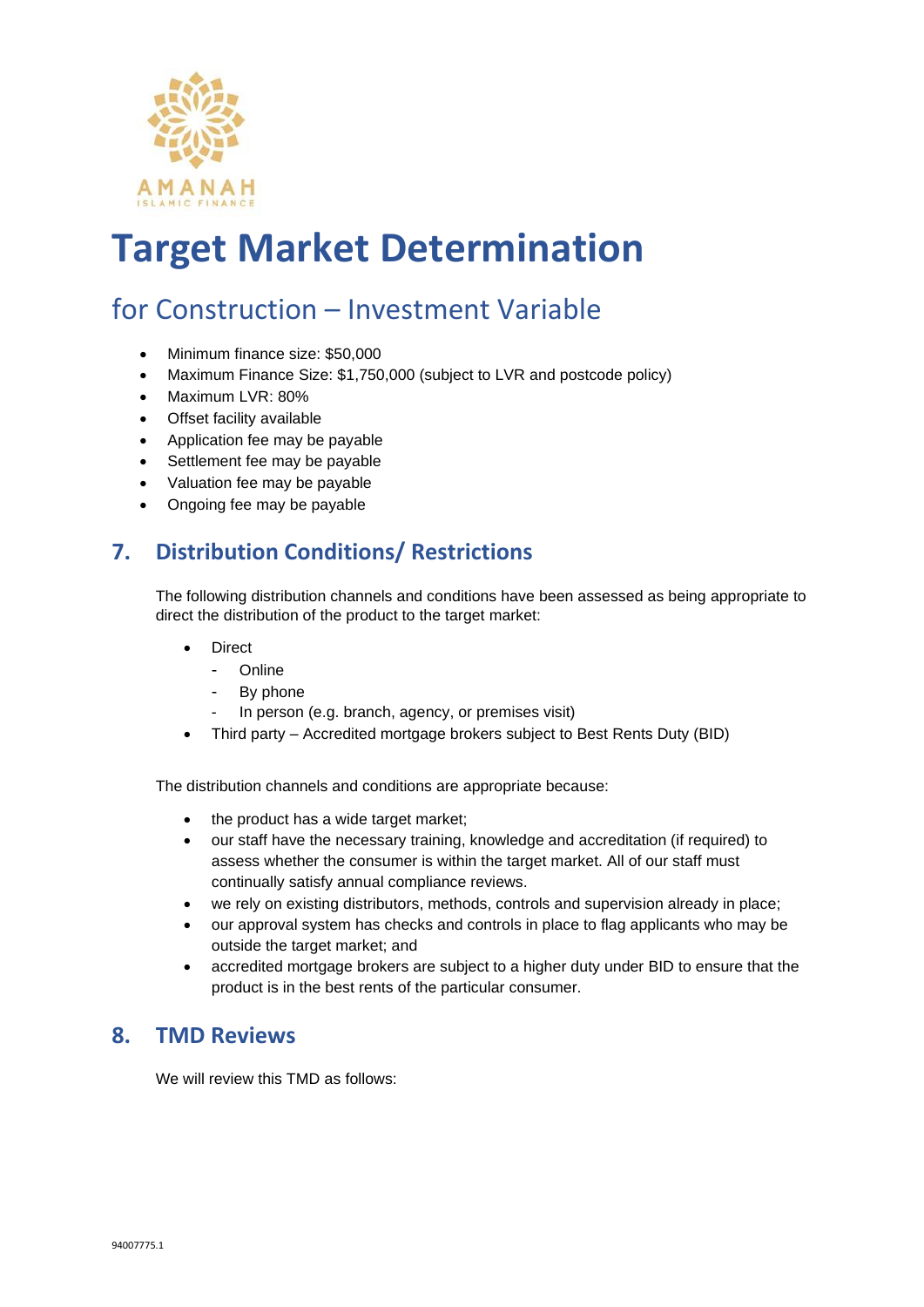

### for Construction – Investment Variable

| Initial review  | Within 12 months of the date of this TMD                                                                                                                                                                                                                                                                                                                                                                                                                                                                                                                                                                 |
|-----------------|----------------------------------------------------------------------------------------------------------------------------------------------------------------------------------------------------------------------------------------------------------------------------------------------------------------------------------------------------------------------------------------------------------------------------------------------------------------------------------------------------------------------------------------------------------------------------------------------------------|
| Periodic review | Each year on the anniversary of this TMD.                                                                                                                                                                                                                                                                                                                                                                                                                                                                                                                                                                |
| Review triggers | Specific events will prompt Columbus to review this TMD, which<br>includes:<br>A significant dealing of the product to consumers outside the<br>target market occurs;<br>A significant number of complaints are received from<br>۰.<br>customers in relation to the product;<br>A significant number of defaults occur;<br>A significant breach has occurred in connection with the<br>۰<br>issuing and distribution of this product; and<br>A significant number of late payments are being recorded;<br>A material change is made to this product.<br>Unexpected early stage arrears are detected<br>٠ |

If a review trigger occurs, we will complete a review of the TMD within ten business days. Meanwhile, we will cease to offer this product to our customers until our TMD review concludes and any necessary changes to the product or TMD, including distribution methods, are made.

#### **9. Monitoring and reporting of this TMD**

The following data must be provided to us by any person who engages in retail product distribution conduct in relation to this product:

| <b>Type of information</b> | <b>Description</b>                                                                                                                                  | <b>Reporting period</b>                                                                    |
|----------------------------|-----------------------------------------------------------------------------------------------------------------------------------------------------|--------------------------------------------------------------------------------------------|
| <b>Specific Complaints</b> | Details of the complaint, including<br>name and contact details of<br>complainant and substance of the<br>complaint.                                | As soon as practicable and within<br>10 business days of receipt of<br>complaint.          |
| Complaints                 | Number of complaints                                                                                                                                | Every 6 months                                                                             |
| Significant dealing(s)     | Date or date range of the<br>significant dealing(s) and<br>description of the significant<br>dealing (eg, why it is not<br>consistent with the TMD) | As soon as practicable, and in<br>any case within 10 business days<br>after becoming aware |